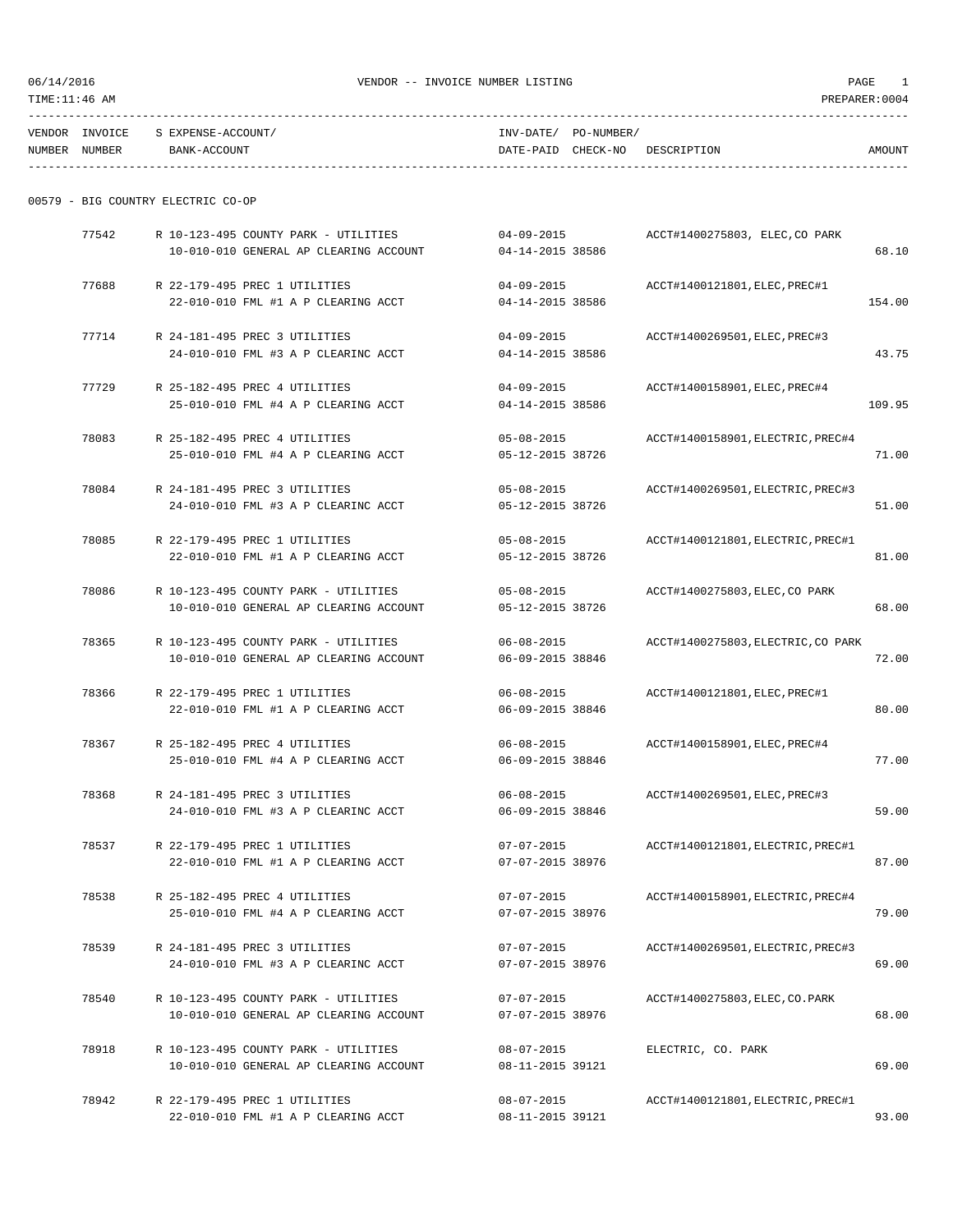TIME:11:46 AM PREPARER:0004

| NUMBER NUMBER | VENDOR INVOICE S EXPENSE-ACCOUNT/<br>BANK-ACCOUNT                              | INV-DATE/ PO-NUMBER/<br>DATE-PAID CHECK-NO DESCRIPTION |                                    | AMOUNT |
|---------------|--------------------------------------------------------------------------------|--------------------------------------------------------|------------------------------------|--------|
| 78963         | R 24-181-495 PREC 3 UTILITIES                                                  | $08 - 07 - 2015$                                       | ACCT#1400269501, ELECTRIC, PREC#3  |        |
|               | 24-010-010 FML #3 A P CLEARINC ACCT 08-11-2015 39121                           |                                                        |                                    | 76.00  |
| 78973         | R 25-182-495 PREC 4 UTILITIES                                                  | $08 - 07 - 2015$                                       | ACCT#1400158901, ELECTRIC, PREC#4  |        |
|               | 25-010-010 FML #4 A P CLEARING ACCT                                            | 08-11-2015 39121                                       |                                    | 82.00  |
|               | 79287 R 10-123-495 COUNTY PARK - UTILITIES                                     | $09 - 10 - 2015$                                       | ELECTRIC, CO PARK                  |        |
|               | 10-010-010 GENERAL AP CLEARING ACCOUNT                                         | 09-10-2015 39293                                       |                                    | 65.00  |
| 79288         | R 22-179-495 PREC 1 UTILITIES                                                  | $09 - 10 - 2015$                                       | ELECTRIC, PREC#1                   |        |
|               | 22-010-010 FML #1 A P CLEARING ACCT                                            | 09-10-2015 39293                                       |                                    | 90.00  |
|               |                                                                                |                                                        |                                    |        |
| 79289         | R 24-181-495 PREC 3 UTILITIES<br>24-010-010 FML #3 A P CLEARINC ACCT           | 09-10-2015 ELECTRIC, PREC#3<br>09-10-2015 39293        |                                    | 68.00  |
|               |                                                                                |                                                        |                                    |        |
| 79290         | R 25-182-495 PREC 4 UTILITIES                                                  | 09-10-2015                                             | ELECTRIC, PREC#4                   |        |
|               | 25-010-010 FML #4 A P CLEARING ACCT                                            | 09-10-2015 39293                                       |                                    | 80.00  |
|               | 79475 R 10-123-495 COUNTY PARK - UTILITIES 10-07-2015                          |                                                        | ACCT#1400275803, ELECTRIC, CO PARK |        |
|               | 10-010-010 GENERAL AP CLEARING ACCOUNT                                         | 10-07-2015 39378                                       |                                    | 65.00  |
| 79476         | R 22-179-495 PREC 1 UTILITIES                                                  | 10-07-2015                                             | ACCT#1400121801, ELECTRIC, PREC#1  |        |
|               | 22-010-010 FML #1 A P CLEARING ACCT                                            | 10-07-2015 39378                                       |                                    | 84.00  |
|               |                                                                                |                                                        |                                    |        |
| 79477         | R 24-181-495 PREC 3 UTILITIES<br>24-010-010 FML #3 A P CLEARINC ACCT           | $10 - 07 - 2015$<br>10-07-2015 39378                   | ACCT#1400269501, ELECTRIC, PREC#3  | 67.00  |
|               |                                                                                |                                                        |                                    |        |
| 79478         | R 25-182-495 PREC 4 UTILITIES                                                  | 10-07-2015                                             | ACCT#1400158901, ELECTRIC, PREC#4  |        |
|               | 25-010-010 FML #4 A P CLEARING ACCT                                            | 10-07-2015 39378                                       |                                    | 80.00  |
| 79989         | R 10-123-495 COUNTY PARK - UTILITIES                                           | 11-09-2015                                             | ACCT#1400275803, ELECTRIC, CO PARK |        |
|               | 10-010-010 GENERAL AP CLEARING ACCOUNT                                         | 11-10-2015 39548                                       |                                    | 67.00  |
| 80030         | R 24-181-495 PREC 3 UTILITIES                                                  | 11-09-2015                                             | ACCT#1400269501, ELECTRIC, PREC#3  |        |
|               | 24-010-010 FML #3 A P CLEARINC ACCT                                            | 11-10-2015 39548                                       |                                    | 52.00  |
|               |                                                                                |                                                        |                                    |        |
| 80031         | R 22-179-495 PREC 1 UTILITIES<br>22-010-010 FML #1 A P CLEARING ACCT           | $11 - 09 - 2015$<br>11-10-2015 39548                   | ACCT#1400121801, ELECTRIC, PREC#1  | 78.00  |
|               |                                                                                |                                                        |                                    |        |
| 80032         | R 25-182-495 PREC 4 UTILITIES                                                  | $11 - 09 - 2015$                                       | ACCT#1400158/901, ELECTRIC, PREC#4 |        |
|               | 25-010-010 FML #4 A P CLEARING ACCT                                            | 11-10-2015 39548                                       |                                    | 72.00  |
| 80337         | R 25-182-495 PREC 4 UTILITIES                                                  | 12-14-2015                                             | ELECTRIC, PREC#4                   |        |
|               | 25-010-010 FML #4 A P CLEARING ACCT                                            | 12-15-2015 39734                                       |                                    | 70.00  |
| 80338         | R 24-181-495 PREC 3 UTILITIES                                                  | 12-14-2015                                             | ELECTRIC, PREC#3                   |        |
|               | 24-010-010 FML #3 A P CLEARINC ACCT                                            | 12-15-2015 39734                                       |                                    | 40.00  |
|               |                                                                                |                                                        |                                    |        |
| 80339         | R 10-123-495 COUNTY PARK - UTILITIES<br>10-010-010 GENERAL AP CLEARING ACCOUNT | 12-14-2015<br>12-15-2015 39734                         | ELECTRIC, CO. PARK                 | 65.00  |
|               |                                                                                |                                                        |                                    |        |
| 80340         | R 22-179-495 PREC 1 UTILITIES                                                  | 12-14-2015                                             | ELECTRIC, PREC#1                   |        |
|               | 22-010-010 FML #1 A P CLEARING ACCT                                            | 12-15-2015 39734                                       |                                    | 97.00  |
| 80564         | R 25-182-495 PREC 4 UTILITIES                                                  | $01 - 08 - 2016$                                       | ACCT#1400158901, ELECTRIC, PREC#4  |        |
|               | 25-010-010 FML #4 A P CLEARING ACCT                                            | 01-12-2016 39784                                       |                                    | 63.00  |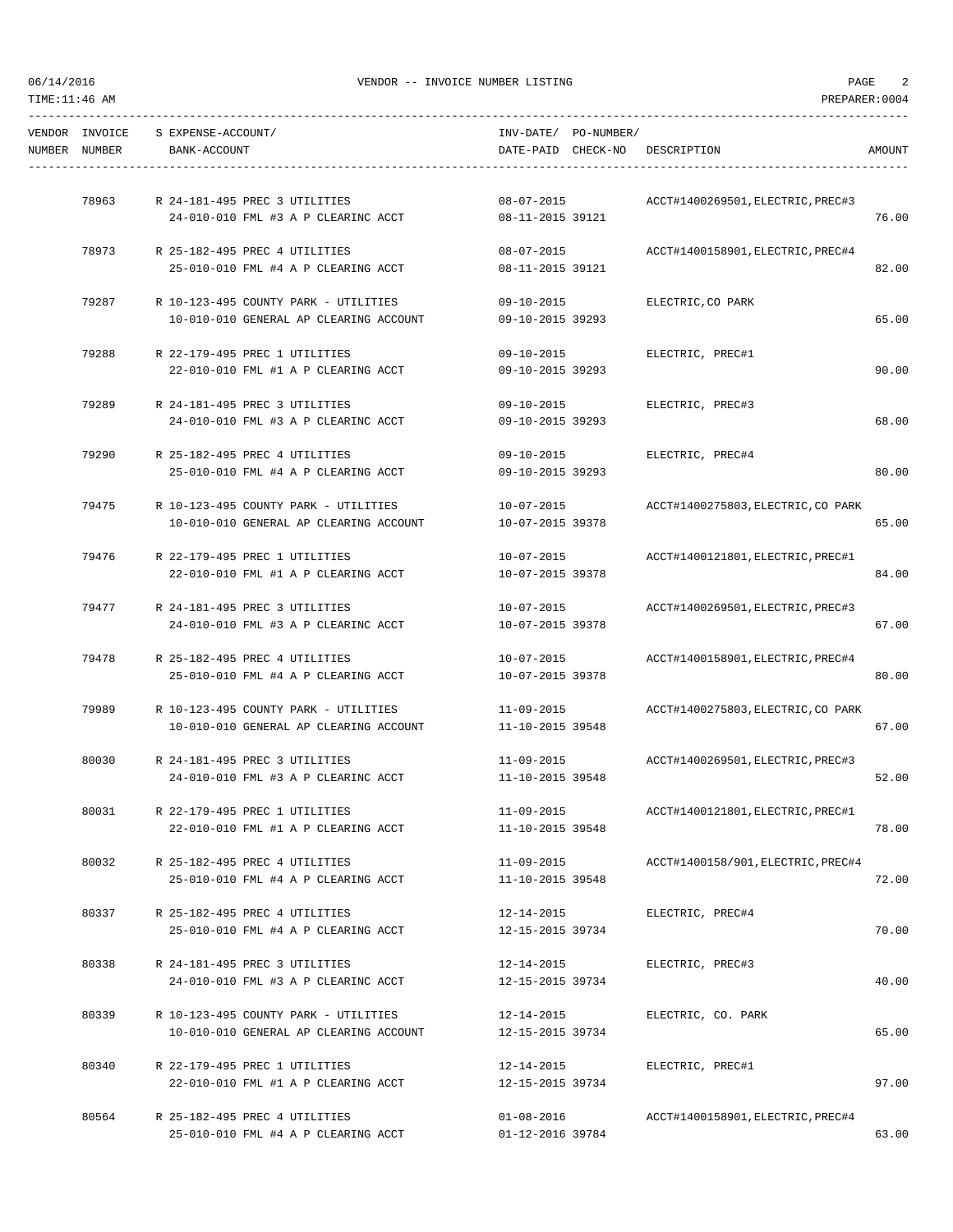TIME:11:46 AM PREPARER:0004

| VENDOR INVOICE<br>NUMBER NUMBER | S EXPENSE-ACCOUNT/<br>BANK-ACCOUNT |                                        |                  | INV-DATE/ PO-NUMBER/ | DATE-PAID CHECK-NO DESCRIPTION     | AMOUNT |
|---------------------------------|------------------------------------|----------------------------------------|------------------|----------------------|------------------------------------|--------|
|                                 |                                    |                                        |                  |                      |                                    |        |
| 80565                           |                                    | R 24-181-495 PREC 3 UTILITIES          | $01 - 08 - 2016$ |                      | ACCT#1400269501, ELECTRIC, PREC#3  |        |
|                                 |                                    | 24-010-010 FML #3 A P CLEARINC ACCT    | 01-12-2016 39784 |                      |                                    | 48.00  |
| 80566                           |                                    | R 10-123-495 COUNTY PARK - UTILITIES   | $01 - 08 - 2016$ |                      | ACCT#1400275803, ELECTRIC, CO PARK |        |
|                                 |                                    | 10-010-010 GENERAL AP CLEARING ACCOUNT | 01-12-2016 39784 |                      |                                    | 58.00  |
| 80628                           |                                    | R 22-179-495 PREC 1 UTILITIES          | 01-19-2016       |                      | ACCT#1400121801, ELECTRIC, PREC#1  |        |
|                                 |                                    | 22-010-010 FML #1 A P CLEARING ACCT    | 01-19-2016 39853 |                      |                                    | 92.00  |
| 80896                           |                                    | R 22-179-495 PREC 1 UTILITIES          | 02-05-2016       |                      | ACCT#1400121801, ELEC, PREC#1      |        |
|                                 |                                    | 22-010-010 FML #1 A P CLEARING ACCT    | 02-05-2016 39908 |                      |                                    | 169.60 |
| 80897                           |                                    | R 25-182-495 PREC 4 UTILITIES          | 02-05-2016       |                      | ACCT#1400158901, ELEC, PREC#4      |        |
|                                 |                                    | 25-010-010 FML #4 A P CLEARING ACCT    | 02-05-2016 39908 |                      |                                    | 86.00  |
| 80898                           |                                    | R 24-181-495 PREC 3 UTILITIES          | $02 - 05 - 2016$ |                      | ACCT#1400269501, ELEC, PREC#3      |        |
|                                 |                                    | 24-010-010 FML #3 A P CLEARINC ACCT    | 02-05-2016 39908 |                      |                                    | 126.00 |
| 80899                           |                                    | R 10-123-495 COUNTY PARK - UTILITIES   | 02-05-2016       |                      | ACCT#1400275803, ELEC, CO. PARK    |        |
|                                 |                                    | 10-010-010 GENERAL AP CLEARING ACCOUNT | 02-05-2016 39908 |                      |                                    | 59.00  |
| 81217                           |                                    | R 22-179-495 PREC 1 UTILITIES          | $03 - 07 - 2016$ |                      | ACCT#1400121801, ELECTRIC, PREC#1  |        |
|                                 |                                    | 22-010-010 FML #1 A P CLEARING ACCT    | 03-08-2016 40047 |                      |                                    | 156.00 |
| 81218                           |                                    | R 10-123-495 COUNTY PARK - UTILITIES   | 03-07-2016       |                      | ACCT#1400275803, ELECTRIC, CO PARK |        |
|                                 |                                    | 10-010-010 GENERAL AP CLEARING ACCOUNT | 03-08-2016 40047 |                      |                                    | 60.00  |
| 81219                           |                                    | R 24-181-495 PREC 3 UTILITIES          | $03 - 07 - 2016$ |                      | ACCT#1400269501, ELECTRIC, PREC#3  |        |
|                                 |                                    | 24-010-010 FML #3 A P CLEARINC ACCT    | 03-08-2016 40047 |                      |                                    | 83.00  |
| 81220                           |                                    | R 25-182-495 PREC 4 UTILITIES          | 03-07-2016       |                      | ACCT#1400158901, ELECTRIC, PREC#4  |        |
|                                 |                                    | 25-010-010 FML #4 A P CLEARING ACCT    | 03-08-2016 40047 |                      |                                    | 77.00  |
| 81378                           |                                    | R 25-182-495 PREC 4 UTILITIES          | $04 - 08 - 2016$ |                      | ELECTRIC, PREC#4                   |        |
|                                 |                                    | 25-010-010 FML #4 A P CLEARING ACCT    | 04-12-2016 40162 |                      |                                    | 83.00  |
| 81390                           |                                    | R 24-181-495 PREC 3 UTILITIES          | $04 - 08 - 2016$ |                      | ELECTRIC, PREC#3                   |        |
|                                 |                                    | 24-010-010 FML #3 A P CLEARINC ACCT    | 04-12-2016 40162 |                      |                                    | 40.00  |
| 81410                           |                                    | R 22-179-495 PREC 1 UTILITIES          | 04-08-2016       |                      | ELECTRIC, PREC#1                   |        |
|                                 |                                    | 22-010-010 FML #1 A P CLEARING ACCT    | 04-12-2016 40162 |                      |                                    | 106.00 |
| 81423                           |                                    | R 10-123-495 COUNTY PARK - UTILITIES   | $04 - 08 - 2016$ |                      | ACCT#1400275803, ELECTRIC, CO PARK |        |
|                                 |                                    | 10-010-010 GENERAL AP CLEARING ACCOUNT | 04-12-2016 40162 |                      |                                    | 65.00  |
| 81870                           |                                    | R 22-179-495 PREC 1 UTILITIES          | 05-06-2016       |                      | ACCT#1400121801, ELECTRIC, PREC#1  |        |
|                                 |                                    | 22-010-010 FML #1 A P CLEARING ACCT    | 05-10-2016 40313 |                      |                                    | 82.00  |
| 81902                           |                                    | R 10-123-495 COUNTY PARK - UTILITIES   | $05 - 09 - 2016$ |                      | ELECTRIC, CO. PARK                 |        |
|                                 |                                    | 10-010-010 GENERAL AP CLEARING ACCOUNT | 05-10-2016 40313 |                      |                                    | 84.00  |
| 81903                           |                                    | R 24-181-495 PREC 3 UTILITIES          | 05-09-2016       |                      | ELECTRIC, PREC#3                   |        |
|                                 |                                    | 24-010-010 FML #3 A P CLEARINC ACCT    | 05-10-2016 40313 |                      |                                    | 42.00  |
| 81904                           |                                    | R 25-182-495 PREC 4 UTILITIES          | $05 - 09 - 2016$ |                      | ELECTRIC, PREC#4                   |        |

25-010-010 FML #4 A P CLEARING ACCT 05-10-2016 40313 80.00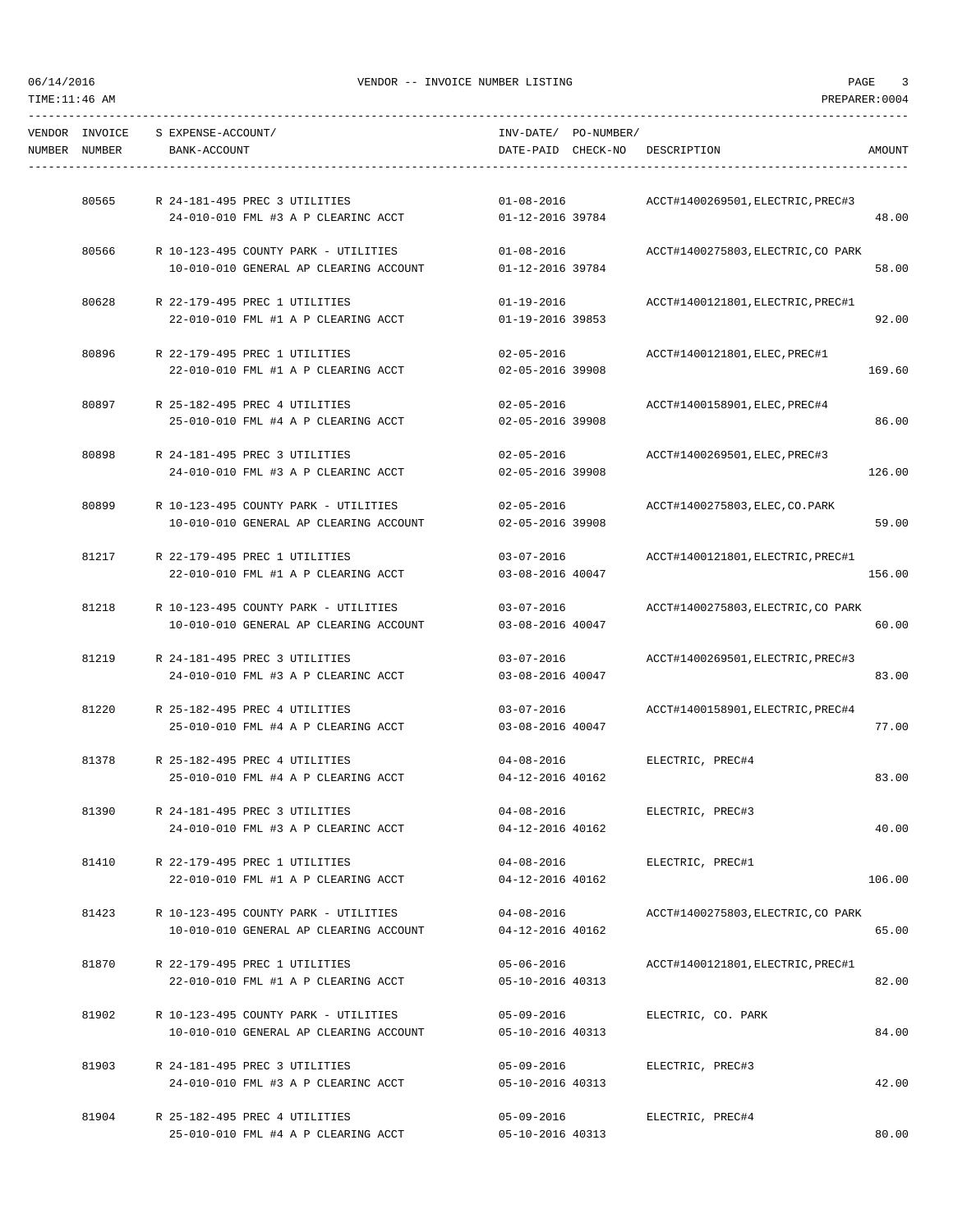| 06/14/2016<br>TIME:11:46 AM           |                                    | VENDOR -- INVOICE NUMBER LISTING |                        |             | PAGE<br>PREPARER: 0004 | 4 |
|---------------------------------------|------------------------------------|----------------------------------|------------------------|-------------|------------------------|---|
| INVOICE<br>VENDOR<br>NUMBER<br>NUMBER | S EXPENSE-ACCOUNT/<br>BANK-ACCOUNT | INV-DATE/<br>DATE-PAID           | PO-NUMBER/<br>CHECK-NO | DESCRIPTION | AMOUNT                 |   |

Invoice Count - 56 Total of Invoices - 4,357.40